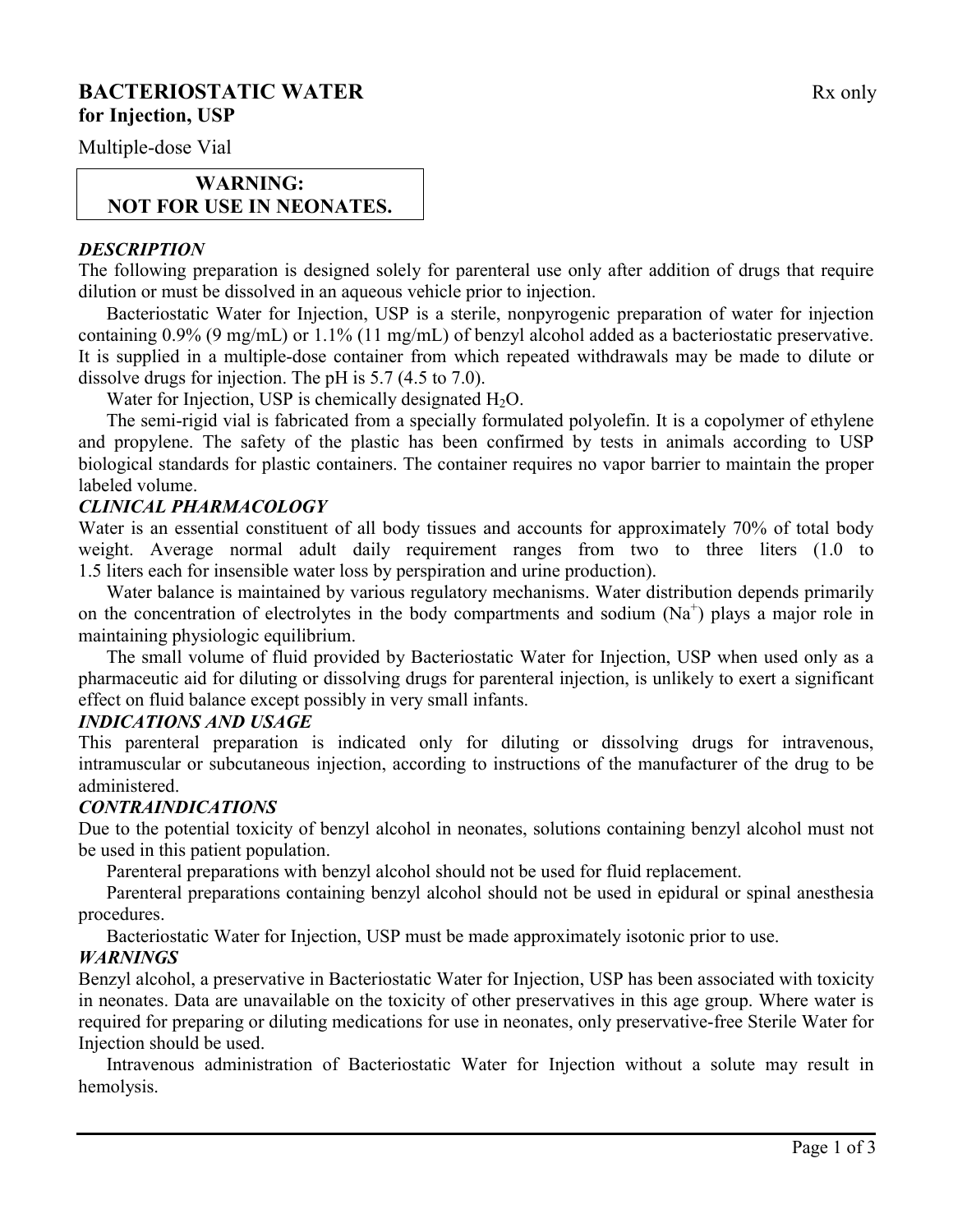## *PRECAUTIONS*

Do not use Bacteriostatic Water for Injection, USP for intravenous injection unless the osmolar concentration of additives results in an approximate isotonic admixture.

Consult the manufacturer's instructions for choice of vehicle, appropriate dilution or volume for dissolving the drugs to be injected, including the route and rate of injection.

Inspect reconstituted (diluted or dissolved) drugs for clarity (if soluble) and freedom from unexpected precipitation or discoloration prior to administration.

*Pregnancy*: Animal reproduction studies have not been conducted with Bacteriostatic Water for Injection. It is also not known whether Bacteriostatic Water for Injection containing additives can cause fetal harm when administered to a pregnant woman or can affect reproduction capacity. Bacteriostatic Water for Injection, USP containing additives should be given to a pregnant woman only if clearly needed.

#### **Pediatric Use**

The safety and effectiveness of Bacteriostatic Water for Injection, USP have not been established in pediatric patients. Due to the potential for toxicity, solutions containing benzyl alcohol should not be used in neonates.

#### **Drug Interactions**

Some drugs for injection may be incompatible in a given vehicle, or when combined in the same vehicle or in a vehicle containing benzyl alcohol. Consult with pharmacist, if available.

Use aseptic technique for single or multiple entry and withdrawal from all containers.

When diluting or dissolving drugs, mix thoroughly and use promptly.

Do not store reconstituted solutions of drugs for injection unless otherwise directed by the manufacturer of the solute.

Do not use unless the solution is clear and seal intact.

#### *ADVERSE REACTIONS*

Reactions which may occur because of this solution, added drugs or the technique of reconstitution or administration include febrile response, local tenderness, abscess, tissue necrosis or infection at the site of injection, venous thrombosis or phlebitis extending from the site of injection and extravasation.

If an adverse reaction does occur, discontinue the infusion, evaluate the patient, institute appropriate countermeasures, and if possible, retrieve and save the remainder of the unused vehicle for examination.

Although adverse reactions to intravenous, intramuscular or subcutaneous injection of 0.9% benzyl alcohol are not known to occur in man, experimental studies of small volume parenteral preparations containing 0.9% benzyl alcohol in several species of animals have indicated that an estimated intravenous dose up to 30 mL may be safely given to an adult without toxic effects. Administration of an estimated 9 mL to a 6 kg infant or neonate is potentially capable of producing blood pressure changes.

#### *OVERDOSAGE*

Use only as a diluent or solvent. This parenteral preparation is unlikely to pose a threat of fluid overload except possibly in very small infants. In the event these should occur, re-evaluate the patient and institute appropriate corrective measures. See WARNINGS, PRECAUTIONS and ADVERSE REACTIONS. *DOSAGE AND ADMINISTRATION*

The volume of the preparation to be used for diluting or dissolving any drug for injection is dependent on the vehicle concentration, dose and route of administration as recommended by the manufacturer.

Parenteral drug products should be inspected visually for particulate matter and discoloration prior to administration, whenever solution and container permit. See PRECAUTIONS.